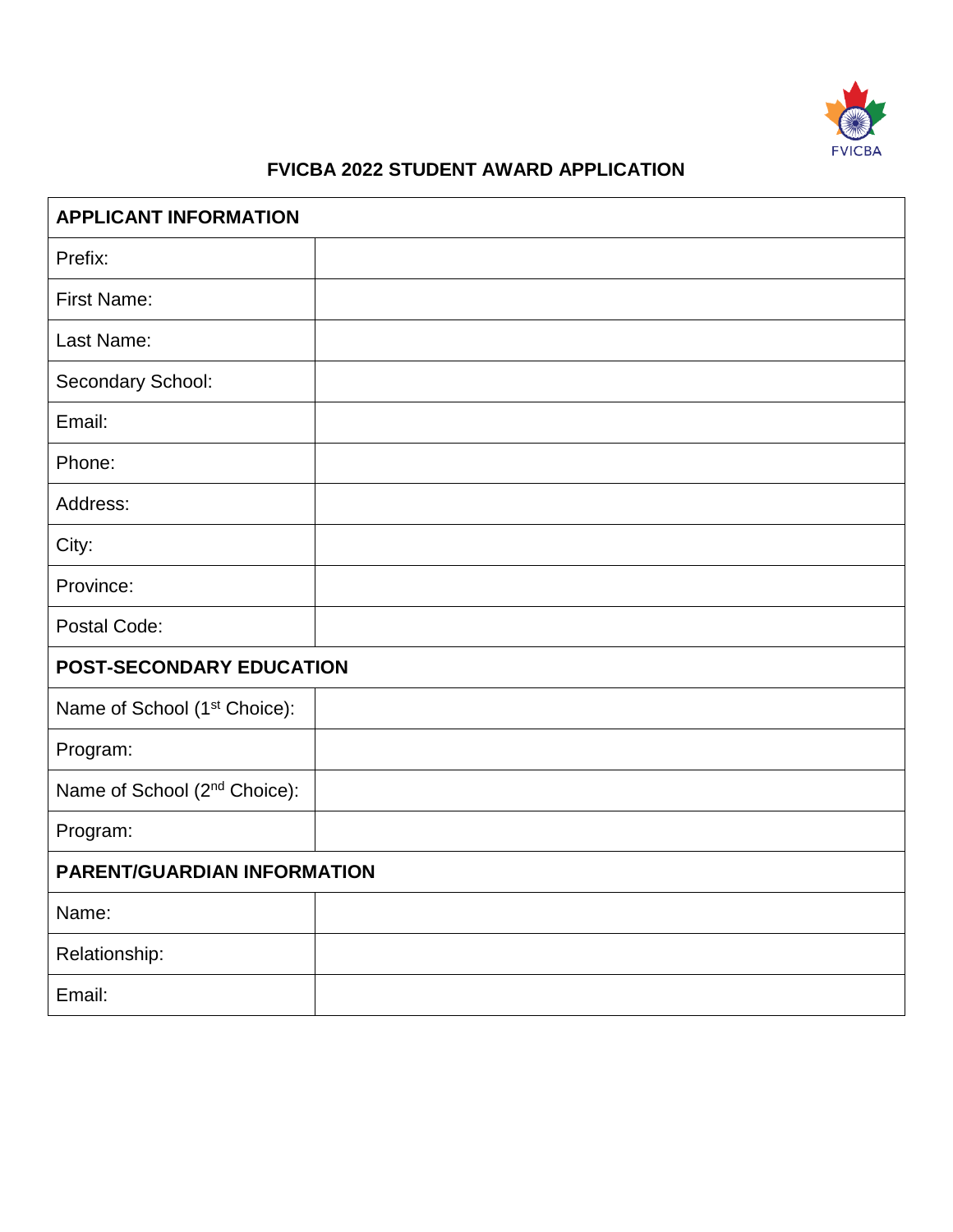**COMMUNITY/VOLUNTEER ACTIVITIES/PART-TIME JOBS** (Please include number of hours and volunteer work – virtually or in person)

**EXTRA-CURRICULAR ACTIVITIES** (Leadership, Sports, Clubs, etc.) – 1000 characters maximum.

**CAREER ASPIRATIONS** – 1000 characters maximum.